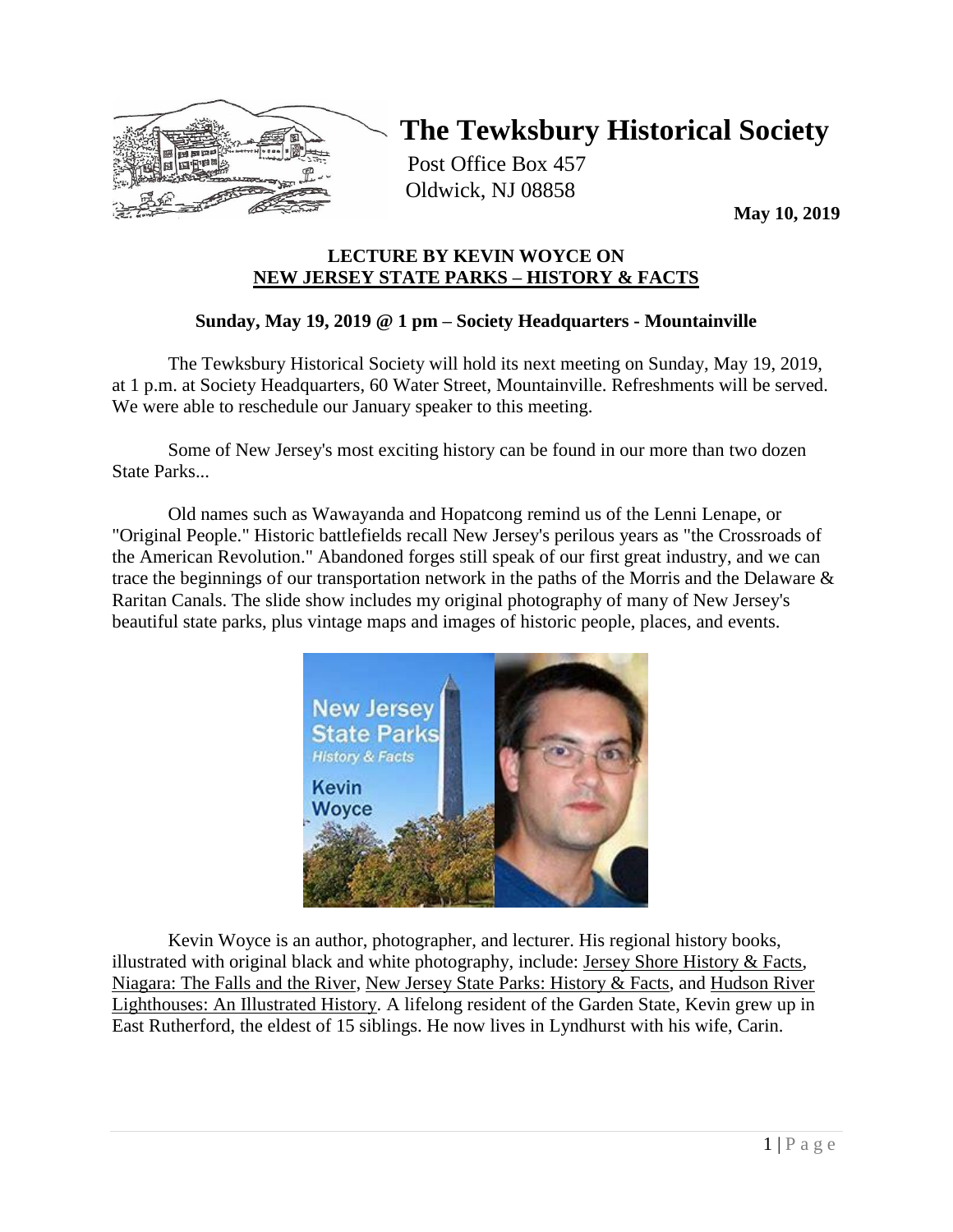#### **MEMBERSHIP DUES**

Several members are past due on membership. You will be receiving one last email or phone call to see if you wish to remain a member and if you don't we will (sadly) remove you from our membership mailing list.

#### **NEW MEMBERS**

We welcome the following new members to the Society during 2019:

Mrs. Adriane Berg, Lebanon Mr. & Mrs. David Cipolla, Lebanon Mrs. Fran Fenton, Lebanon

### **TEWKSBURY HOUSE & GARDEN TOUR – SATURDAY JUNE 8**

Tickets are now available on-line at the Society's website [www.tewksburyhistory.net](http://www.tewksburyhistory.net/) then click on the House & Garden Tour page on the left. Tickets can be paid for via PayPal or with Visa or Mastercard. You do NOT need a PayPal account to purchase tickets. The cost per person is \$ 40 in advance or \$ 50 day of the tickets. The Society has partnered with the Garden Club of the Hunterdon Hills to jointly sponsor this  $2<sup>nd</sup>$  biennial Tewksbury Historic House  $\&$ Garden Tour, which will be held from 10 am to 4 pm, rain or shine. The tour will include the 1<sup>st</sup> floors of four (4) beautiful homes, each with their own garden plus 3 additional garden only locations. All tickets will be held and are to be picked up the day of the tour at Society HQ 60 Water Street in Mountainville beginning at 9:30 am. Booties will be issued to all tour participants. Questions: Email us at [tewksburyhistory@earthlink.net](mailto:tewksburyhistory@earthlink.net) or call 908-832-6734 and leave your name and number.

## **WALKING TOUR OF POTTERSVILLE -SATURDAY, JUNE 15**

Join THS President & Township Historian Shaun C. Van Doren as he takes us on a walk to learn about how the town that sits in 3 counties and 4 municipalities got its name. Pottersville was listed on the National & State Registers of Historic Places in 1990. It contains 44 major buildings that contribute to its historic character and embody its architectural significance. They range from the mid-1800s through the early 1900s. We'll see key buildings that were vital to the village, including the upper mill, Church, school, stores and hotel, and we'll see that a great majority of the houses still retain their historic character. Tour length: 90 minutes. This walking tour is sponsored by the Hunterdon County 300<sup>th</sup> Committee.

**The walk is limited to 30 people and is Free but are Reservations Required. You MUST register online via this link** [https://www.eventbrite.com/e/walking-tour-of-pottersville](https://www.eventbrite.com/e/walking-tour-of-pottersville-tickets-60667377760)[tickets-60667377760](https://www.eventbrite.com/e/walking-tour-of-pottersville-tickets-60667377760)

The tour begins at 1:00 pm; meeting location will be disclosed to people with reservations only. There is no rain date for this event. Should it rain, the talk will be moved indoors for a Virtual Tour. If you are closed out of this event and wish to be on our Waiting List, please email us at [300info@co.hunterdon.nj.us](mailto:300info@co.hunterdon.nj.us) or call (908) 788-2030 and leave a message.